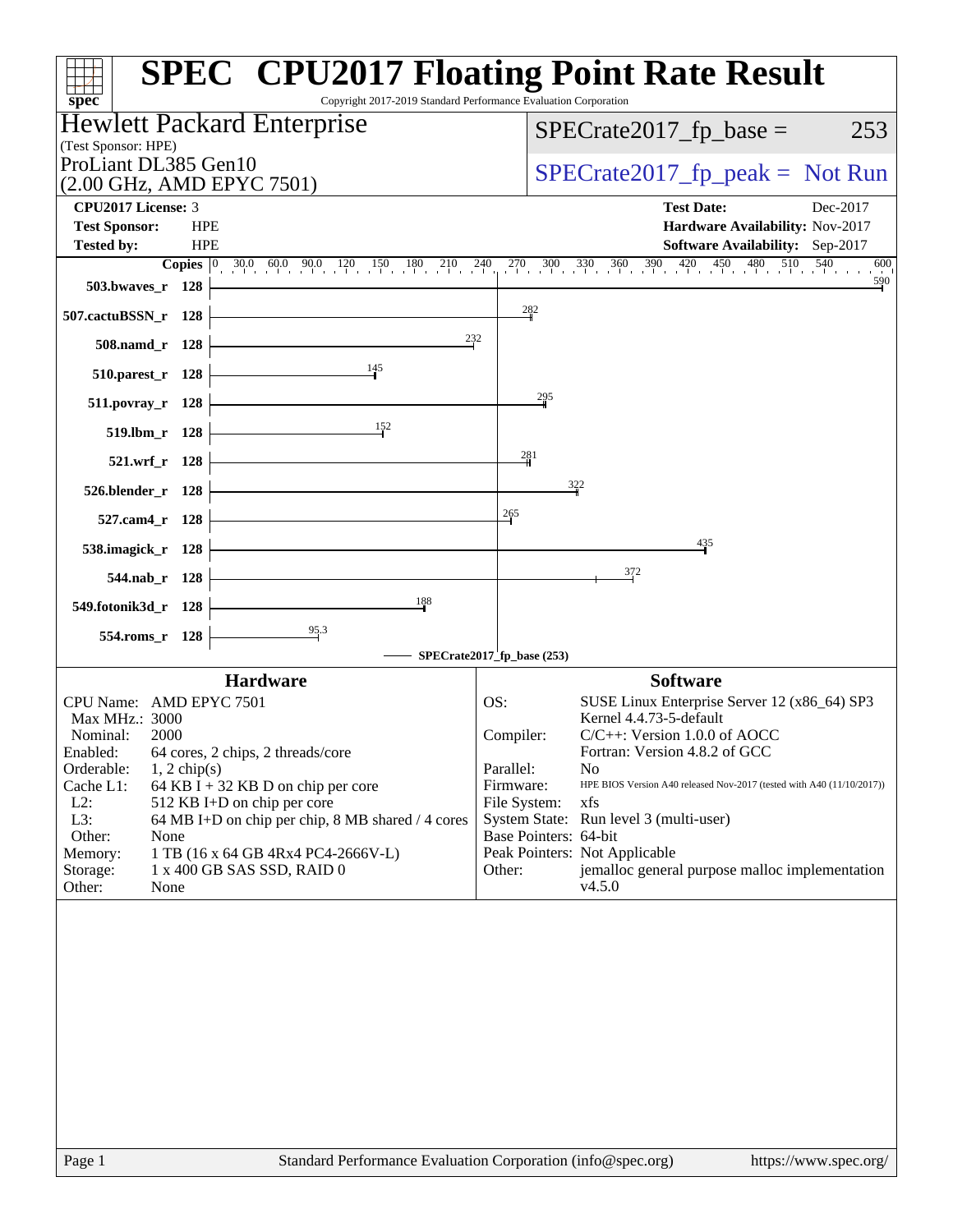Copyright 2017-2019 Standard Performance Evaluation Corporation

### Hewlett Packard Enterprise

### (Test Sponsor: HPE)

(2.00 GHz, AMD EPYC 7501)

 $SPECTate2017<sub>fp</sub> base = 253$ 

ProLiant DL385 Gen10  $SPECTA = 2017$  SPECrate 2017\_fp\_peak = Not Run

**[spec](http://www.spec.org/)**

**[CPU2017 License:](http://www.spec.org/auto/cpu2017/Docs/result-fields.html#CPU2017License)** 3 **[Test Date:](http://www.spec.org/auto/cpu2017/Docs/result-fields.html#TestDate)** Dec-2017 **[Test Sponsor:](http://www.spec.org/auto/cpu2017/Docs/result-fields.html#TestSponsor)** HPE **[Hardware Availability:](http://www.spec.org/auto/cpu2017/Docs/result-fields.html#HardwareAvailability)** Nov-2017 **[Tested by:](http://www.spec.org/auto/cpu2017/Docs/result-fields.html#Testedby)** HPE **[Software Availability:](http://www.spec.org/auto/cpu2017/Docs/result-fields.html#SoftwareAvailability)** Sep-2017

### **[Results Table](http://www.spec.org/auto/cpu2017/Docs/result-fields.html#ResultsTable)**

|                                  | <b>Base</b>   |                |                |                |            | <b>Peak</b>    |       |               |                |              |                |              |                |              |
|----------------------------------|---------------|----------------|----------------|----------------|------------|----------------|-------|---------------|----------------|--------------|----------------|--------------|----------------|--------------|
| <b>Benchmark</b>                 | <b>Copies</b> | <b>Seconds</b> | Ratio          | <b>Seconds</b> | Ratio      | <b>Seconds</b> | Ratio | <b>Copies</b> | <b>Seconds</b> | <b>Ratio</b> | <b>Seconds</b> | <b>Ratio</b> | <b>Seconds</b> | <b>Ratio</b> |
| 503.bwayes r                     | 128           | 2174           | 590            | 2174           | <u>590</u> | 2171           | 591   |               |                |              |                |              |                |              |
| 507.cactuBSSN r                  | 128           | 576            | 281            | 575            | 282        | 572            | 283   |               |                |              |                |              |                |              |
| $508$ .namd $r$                  | 128           | 524            | 232            | 525            | 232        | 525            | 232   |               |                |              |                |              |                |              |
| 510.parest_r                     | 128           | 2300           | 146            | 2307           | 145        | 2316           | 145   |               |                |              |                |              |                |              |
| 511.povray_r                     | 128           | 1019           | 293            | 1014           | 295        | 1013           | 295   |               |                |              |                |              |                |              |
| $519$ .lbm $r$                   | 128           | 886            | 152            | 889            | 152        | 885            | 152   |               |                |              |                |              |                |              |
| $521$ .wrf r                     | 128           | 1022           | 281            | 1028           | 279        | 1018           | 282   |               |                |              |                |              |                |              |
| 526.blender r                    | 128           | 606            | 322            | 605            | 322        | 603            | 323   |               |                |              |                |              |                |              |
| $527.cam4_r$                     | 128           | 847            | 264            | 846            | 265        | 845            | 265   |               |                |              |                |              |                |              |
| 538.imagick_r                    | 128           | 733            | 434            | 731            | 435        | 730            | 436   |               |                |              |                |              |                |              |
| $544$ .nab_r                     | 128           | 636            | 339            | 580            | 372        | 579            | 372   |               |                |              |                |              |                |              |
| 549.fotonik3d r                  | 128           | 2655           | 188            | 2652           | 188        | 2641           | 189   |               |                |              |                |              |                |              |
| $554$ .roms_r                    | 128           | 2138           | 95.1           | 2135           | 95.3       | 2131           | 95.4  |               |                |              |                |              |                |              |
| $SPECrate2017_fp\_base =$<br>253 |               |                |                |                |            |                |       |               |                |              |                |              |                |              |
| $SPECrate2017_fp_peak =$         |               |                | <b>Not Run</b> |                |            |                |       |               |                |              |                |              |                |              |

Results appear in the [order in which they were run.](http://www.spec.org/auto/cpu2017/Docs/result-fields.html#RunOrder) Bold underlined text [indicates a median measurement.](http://www.spec.org/auto/cpu2017/Docs/result-fields.html#Median)

### **[Submit Notes](http://www.spec.org/auto/cpu2017/Docs/result-fields.html#SubmitNotes)**

The config file option 'submit' was used. 'numactl' was used to bind copies to the cores. See the configuration file for details.

### **[Operating System Notes](http://www.spec.org/auto/cpu2017/Docs/result-fields.html#OperatingSystemNotes)**

'ulimit -s unlimited' was used to set environment stack size 'ulimit -l 2097152' was used to set environment locked pages in memory limit

runspec command invoked through numactl i.e.: numactl --interleave=all runspec <etc>

Set dirty\_ratio=8 to limit dirty cache to 8% of memory Set swappiness=1 to swap only if necessary Set zone\_reclaim\_mode=1 to free local node memory and avoid remote memory sync then drop\_caches=3 to reset caches before invoking runcpu Linux governor set to performance with cpupower "cpupower frequency-set -r -g performance" dirty\_ratio, swappiness, zone\_reclaim\_mode and drop\_caches were all set using privileged echo (e.g. echo 1 > /proc/sys/vm/swappiness).

Transparent huge pages were enabled for this run (OS default)

Huge pages were not configured for this run.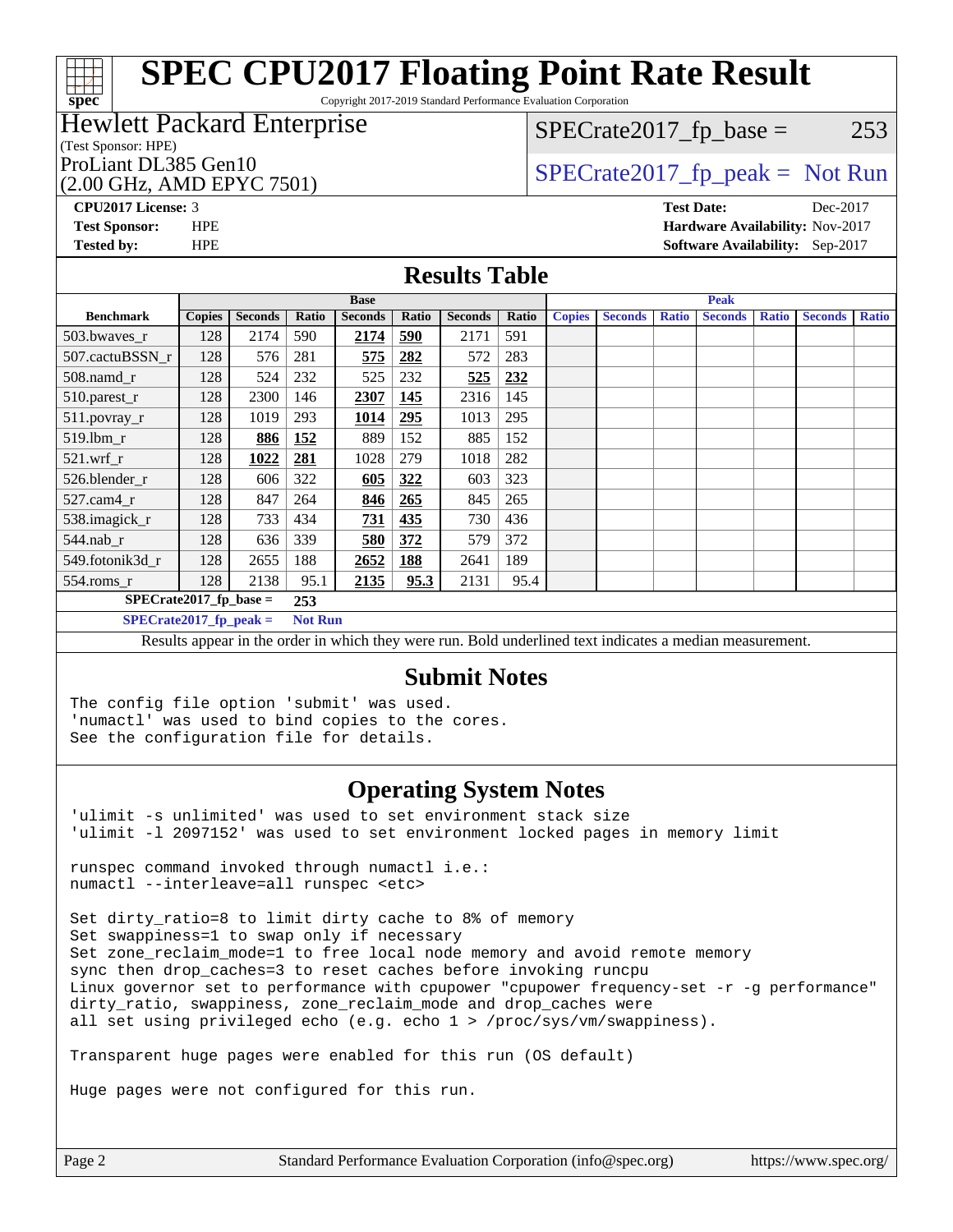Copyright 2017-2019 Standard Performance Evaluation Corporation

### (Test Sponsor: HPE) Hewlett Packard Enterprise (2.00 GHz, AMD EPYC 7501)

 $SPECTate2017<sub>fp</sub> base = 253$ 

ProLiant DL385 Gen10  $SPECTA = 2017$  SPECrate 2017\_fp\_peak = Not Run

| CPU <sub>2017</sub> License: 3 |            |
|--------------------------------|------------|
| <b>Test Sponsor:</b>           | <b>HPE</b> |

**[spec](http://www.spec.org/)**

**[CPU2017 License:](http://www.spec.org/auto/cpu2017/Docs/result-fields.html#CPU2017License)** 3 **[Test Date:](http://www.spec.org/auto/cpu2017/Docs/result-fields.html#TestDate)** Dec-2017 **[Hardware Availability:](http://www.spec.org/auto/cpu2017/Docs/result-fields.html#HardwareAvailability)** Nov-2017 **[Tested by:](http://www.spec.org/auto/cpu2017/Docs/result-fields.html#Testedby)** HPE **[Software Availability:](http://www.spec.org/auto/cpu2017/Docs/result-fields.html#SoftwareAvailability)** Sep-2017

### **[General Notes](http://www.spec.org/auto/cpu2017/Docs/result-fields.html#GeneralNotes)**

Environment variables set by runcpu before the start of the run: LD\_LIBRARY\_PATH = "/home/cpu2017/amd1704-rate-libs-revC/64;/home/cpu2017/amd1704-rate-libs-revC/32:" MALLOC\_CONF = "lg\_chunk:28" The AMD64 AOCC Compiler Suite is available at <http://developer.amd.com/tools-and-sdks/cpu-development/amd-optimizing-cc-compiler/> Binaries were compiled on a system with 2x AMD EPYC 7601 CPU + 512GB Memory using RHEL 7.4 jemalloc, a general purpose malloc implementation, was obtained at <https://github.com/jemalloc/jemalloc/releases/download/4.5.0/jemalloc-4.5.0.tar.bz2> jemalloc was built with GCC v4.8.5 in RHEL v7.2 under default conditions. jemalloc uses environment variable MALLOC\_CONF with values narenas and lg\_chunk: narenas: sets the maximum number of arenas to use for automatic multiplexing of threads and arenas. lg\_chunk: set the virtual memory chunk size (log base 2). For example, lg\_chunk:21 sets the default chunk size to 2^21 = 2MiB. The AOCC Gold Linker plugin was installed and used for the link stage. The AOCC Fortran Plugin version 1.0 was used to leverage AOCC optimizers with gfortran. It is available here: <http://developer.amd.com/amd-aocc/> **[Platform Notes](http://www.spec.org/auto/cpu2017/Docs/result-fields.html#PlatformNotes)** BIOS Configuration: Thermal Configuration set to Maximum Cooling Performance Determinism set to Power Deterministic Memory Patrol Scrubbing set to Disabled Workload Profile set to General Throughput Compute Minimum Processor Idle Power Core C-State set to C6 State Processor Power and Utilization Monitoring set to Disabled Sysinfo program /home/cpu2017/bin/sysinfo Rev: r5797 of 2017-06-14 96c45e4568ad54c135fd618bcc091c0f running on dl385g10-1 Mon Dec 4 12:19:49 2017 SUT (System Under Test) info as seen by some common utilities. For more information on this section, see <https://www.spec.org/cpu2017/Docs/config.html#sysinfo> From /proc/cpuinfo model name : AMD EPYC 7501 32-Core Processor 2 "physical id"s (chips) 128 "processors" cores, siblings (Caution: counting these is hw and system dependent. The following **(Continued on next page)**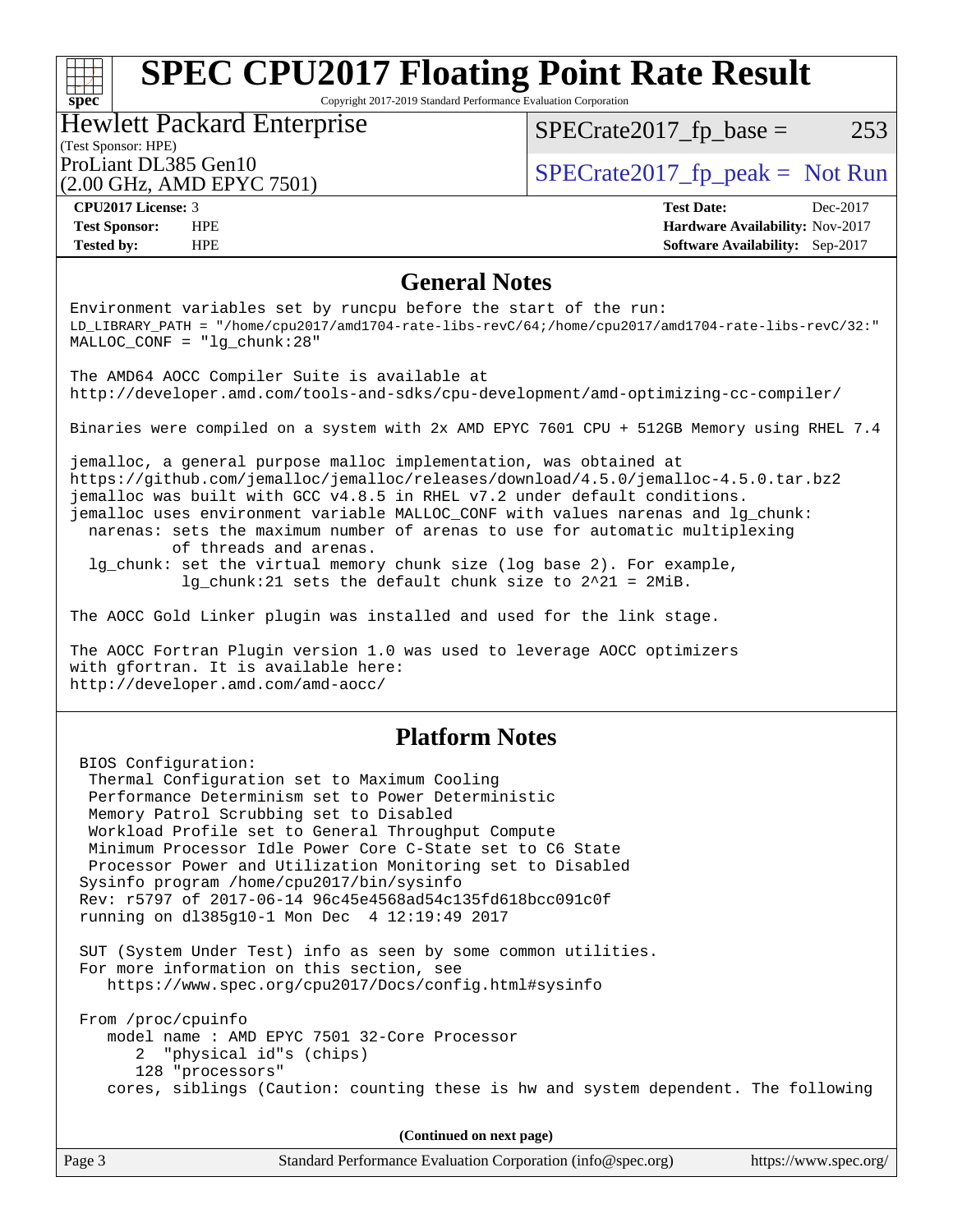Copyright 2017-2019 Standard Performance Evaluation Corporation

(Test Sponsor: HPE) Hewlett Packard Enterprise

 $SPECTate2017<sub>fp</sub> base = 253$ 

(2.00 GHz, AMD EPYC 7501)

ProLiant DL385 Gen10  $SPECTA = 2017$  SPECrate 2017\_fp\_peak = Not Run

**[CPU2017 License:](http://www.spec.org/auto/cpu2017/Docs/result-fields.html#CPU2017License)** 3 **[Test Date:](http://www.spec.org/auto/cpu2017/Docs/result-fields.html#TestDate)** Dec-2017

**[spec](http://www.spec.org/)**

 $\pm\tau$ 

**[Test Sponsor:](http://www.spec.org/auto/cpu2017/Docs/result-fields.html#TestSponsor)** HPE **[Hardware Availability:](http://www.spec.org/auto/cpu2017/Docs/result-fields.html#HardwareAvailability)** Nov-2017 **[Tested by:](http://www.spec.org/auto/cpu2017/Docs/result-fields.html#Testedby)** HPE **[Software Availability:](http://www.spec.org/auto/cpu2017/Docs/result-fields.html#SoftwareAvailability)** Sep-2017

**[Platform Notes \(Continued\)](http://www.spec.org/auto/cpu2017/Docs/result-fields.html#PlatformNotes)**

Page 4 Standard Performance Evaluation Corporation [\(info@spec.org\)](mailto:info@spec.org) <https://www.spec.org/> excerpts from /proc/cpuinfo might not be reliable. Use with caution.) cpu cores : 32 siblings : 64 physical 0: cores 0 1 2 3 4 5 6 7 physical 1: cores 0 1 2 3 4 5 6 7 From lscpu: Architecture: x86\_64 CPU op-mode(s): 32-bit, 64-bit Byte Order: Little Endian  $CPU(s):$  128 On-line CPU(s) list: 0-127 Thread(s) per core: 2 Core(s) per socket: 32 Socket(s): 2 NUMA node(s): 8 Vendor ID: AuthenticAMD CPU family: 23 Model: 1 Model name: AMD EPYC 7501 32-Core Processor Stepping: 2 CPU MHz: 2000.000 CPU max MHz: 2000.0000 CPU min MHz: 1200.0000 BogoMIPS: 3992.19 Virtualization: AMD-V L1d cache: 32K L1i cache: 64K L2 cache: 512K L3 cache: 8192K<br>NUMA node0 CPU(s): 0-7,64-71 NUMA node0 CPU(s): NUMA node1 CPU(s): 8-15,72-79 NUMA node2 CPU(s): 16-23,80-87 NUMA node3 CPU(s): 24-31,88-95 NUMA node4 CPU(s): 32-39,96-103 NUMA node5 CPU(s): 40-47,104-111 NUMA node6 CPU(s): 48-55,112-119<br>NUMA node7 CPU(s): 56-63,120-127 NUMA node7  $CPU(s):$ Flags: fpu vme de pse tsc msr pae mce cx8 apic sep mtrr pge mca cmov pat pse36 clflush mmx fxsr sse sse2 ht syscall nx mmxext fxsr\_opt pdpe1gb rdtscp lm constant\_tsc rep\_good nopl nonstop\_tsc extd\_apicid amd\_dcm aperfmperf eagerfpu pni pclmulqdq monitor ssse3 fma cx16 sse4\_1 sse4\_2 movbe popcnt aes xsave avx f16c rdrand lahf\_lm cmp\_legacy svm extapic cr8\_legacy abm sse4a misalignsse 3dnowprefetch osvw skinit wdt tce topoext perfctr\_core perfctr\_nb bpext perfctr\_l2 mwaitx arat cpb hw\_pstate npt lbrv svm\_lock nrip\_save tsc\_scale vmcb\_clean flushbyasid decodeassists pausefilter pfthreshold vmmcall avic fsgsbase bmi1 avx2 smep bmi2 rdseed adx smap clflushopt sha\_ni xsaveopt xsavec xgetbv1 clzero irperf overflow\_recov succor smca **(Continued on next page)**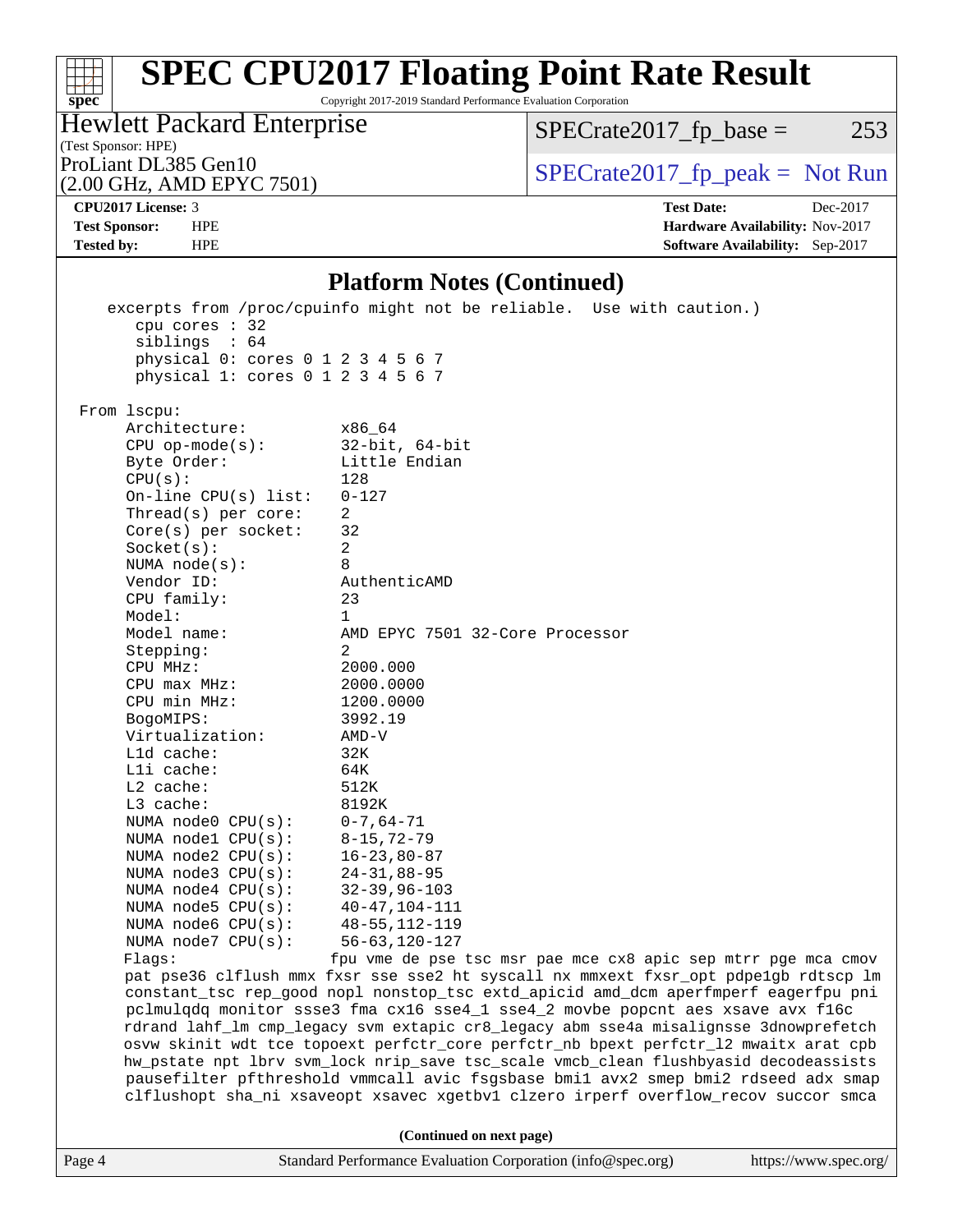Copyright 2017-2019 Standard Performance Evaluation Corporation

### (Test Sponsor: HPE) Hewlett Packard Enterprise (2.00 GHz, AMD EPYC 7501)

 $SPECTate2017<sub>fp</sub> base = 253$ 

ProLiant DL385 Gen10  $SPECTA = 2017$  SPECrate 2017\_fp\_peak = Not Run

**[spec](http://www.spec.org/)**<sup>®</sup>

**[CPU2017 License:](http://www.spec.org/auto/cpu2017/Docs/result-fields.html#CPU2017License)** 3 **[Test Date:](http://www.spec.org/auto/cpu2017/Docs/result-fields.html#TestDate)** Dec-2017 **[Test Sponsor:](http://www.spec.org/auto/cpu2017/Docs/result-fields.html#TestSponsor)** HPE **[Hardware Availability:](http://www.spec.org/auto/cpu2017/Docs/result-fields.html#HardwareAvailability)** Nov-2017 **[Tested by:](http://www.spec.org/auto/cpu2017/Docs/result-fields.html#Testedby)** HPE **[Software Availability:](http://www.spec.org/auto/cpu2017/Docs/result-fields.html#SoftwareAvailability)** Sep-2017

### **[Platform Notes \(Continued\)](http://www.spec.org/auto/cpu2017/Docs/result-fields.html#PlatformNotes)**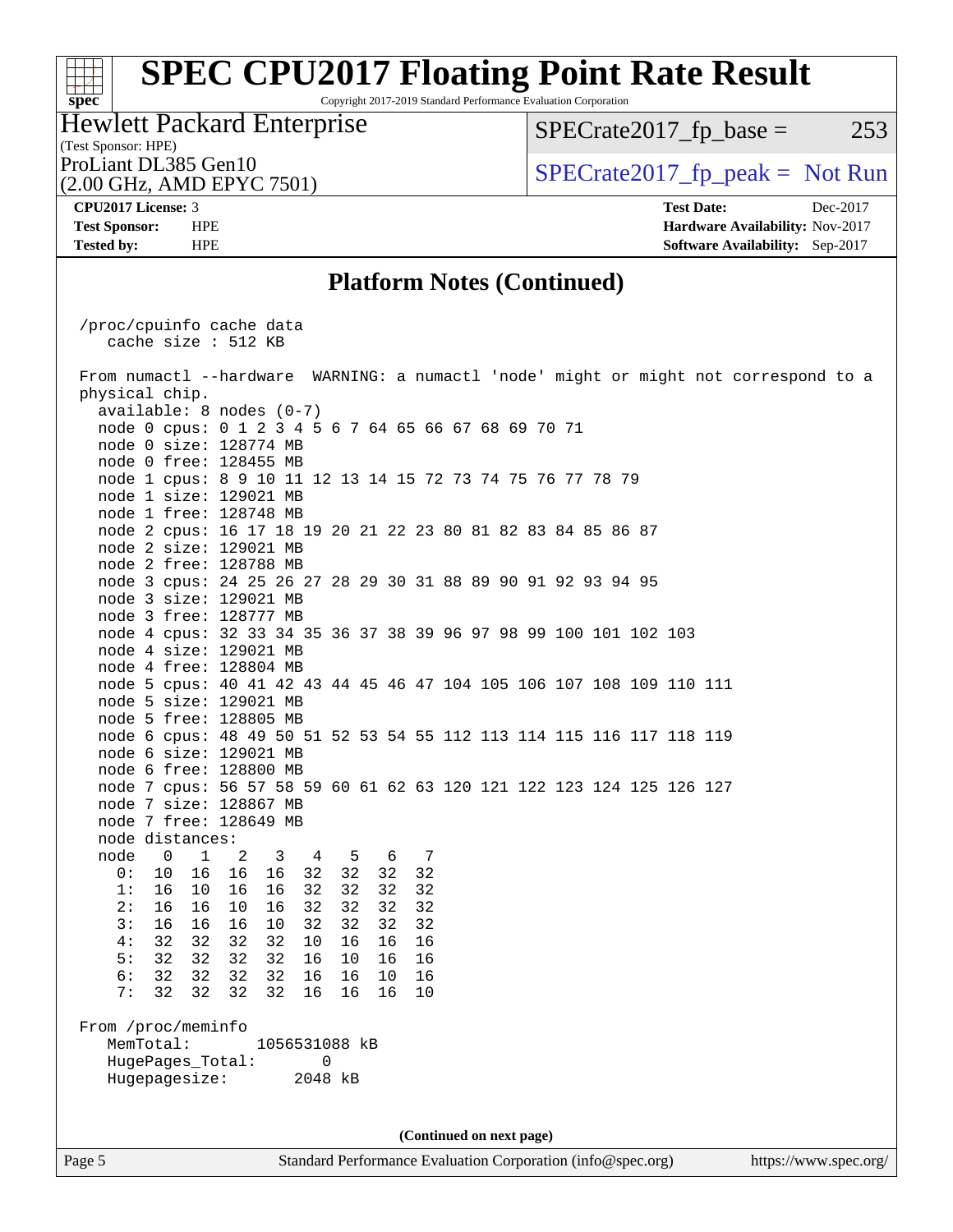Copyright 2017-2019 Standard Performance Evaluation Corporation

### (Test Sponsor: HPE) Hewlett Packard Enterprise

 $SPECTate2017<sub>fp</sub> base = 253$ 

## (2.00 GHz, AMD EPYC 7501)

ProLiant DL385 Gen10  $SPECTA = 2017$  SPECrate 2017\_fp\_peak = Not Run

**[spec](http://www.spec.org/)**

 $\pm r$ 

**[CPU2017 License:](http://www.spec.org/auto/cpu2017/Docs/result-fields.html#CPU2017License)** 3 **[Test Date:](http://www.spec.org/auto/cpu2017/Docs/result-fields.html#TestDate)** Dec-2017 **[Test Sponsor:](http://www.spec.org/auto/cpu2017/Docs/result-fields.html#TestSponsor)** HPE **[Hardware Availability:](http://www.spec.org/auto/cpu2017/Docs/result-fields.html#HardwareAvailability)** Nov-2017 **[Tested by:](http://www.spec.org/auto/cpu2017/Docs/result-fields.html#Testedby)** HPE **[Software Availability:](http://www.spec.org/auto/cpu2017/Docs/result-fields.html#SoftwareAvailability)** Sep-2017

### **[Platform Notes \(Continued\)](http://www.spec.org/auto/cpu2017/Docs/result-fields.html#PlatformNotes)**

Page 6 Standard Performance Evaluation Corporation [\(info@spec.org\)](mailto:info@spec.org) <https://www.spec.org/> /usr/bin/lsb\_release -d SUSE Linux Enterprise Server 12 SP3 From /etc/\*release\* /etc/\*version\* SuSE-release: SUSE Linux Enterprise Server 12 (x86\_64) VERSION = 12 PATCHLEVEL = 3 # This file is deprecated and will be removed in a future service pack or release. # Please check /etc/os-release for details about this release. os-release: NAME="SLES" VERSION="12-SP3" VERSION\_ID="12.3" PRETTY\_NAME="SUSE Linux Enterprise Server 12 SP3" ID="sles" ANSI\_COLOR="0;32" CPE\_NAME="cpe:/o:suse:sles:12:sp3" uname -a: Linux dl385g10-1 4.4.73-5-default #1 SMP Tue Jul 4 15:33:39 UTC 2017 (b7ce4e4) x86\_64 x86\_64 x86\_64 GNU/Linux run-level 3 Dec 31 19:01 SPEC is set to: /home/cpu2017 Filesystem Type Size Used Avail Use% Mounted on /dev/sda4 xfs 331G 66G 265G 20% /home Additional information from dmidecode follows. WARNING: Use caution when you interpret this section. The 'dmidecode' program reads system data which is "intended to allow hardware to be accurately determined", but the intent may not be met, as there are frequent changes to hardware, firmware, and the "DMTF SMBIOS" standard. BIOS HPE A40 11/10/2017 Memory: 16x UNKNOWN NOT AVAILABLE 16x UNKNOWN NOT AVAILABLE 64 GB 4 rank 2666 (End of data from sysinfo program) **[Compiler Version Notes](http://www.spec.org/auto/cpu2017/Docs/result-fields.html#CompilerVersionNotes)** ==============================================================================  $CC$  519.1bm\_ $r(base)$  538.imagick\_ $r(base)$  544.nab\_ $r(base)$ ------------------------------------------------------------------------------ AOCC.LLVM.4.0.0.B35.2017\_04\_26 clang version 4.0.0 (CLANG:) (based on LLVM **(Continued on next page)**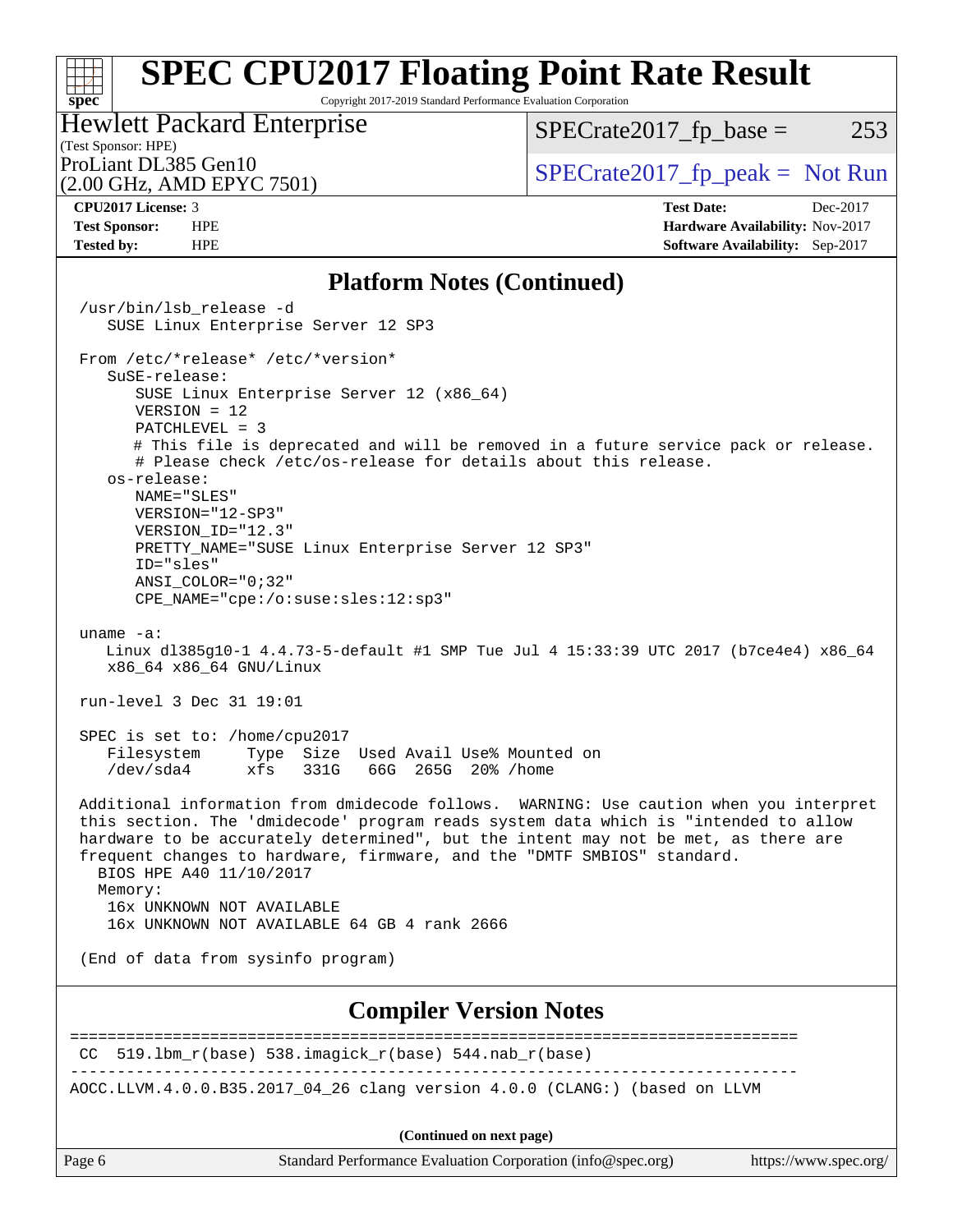Copyright 2017-2019 Standard Performance Evaluation Corporation

# Hewlett Packard Enterprise

 $SPECrate2017_fp\_base = 253$ 

### (Test Sponsor: HPE)<br>ProLiant DL385 Gen10 (2.00 GHz, AMD EPYC 7501)

 $SPECTate 2017_fp\_peak = Not Run$ 

| <b>CPU2017 License: 3</b> |
|---------------------------|
|---------------------------|

**[spec](http://www.spec.org/)**

**[CPU2017 License:](http://www.spec.org/auto/cpu2017/Docs/result-fields.html#CPU2017License)** 3 **[Test Date:](http://www.spec.org/auto/cpu2017/Docs/result-fields.html#TestDate)** Dec-2017 **[Test Sponsor:](http://www.spec.org/auto/cpu2017/Docs/result-fields.html#TestSponsor)** HPE **[Hardware Availability:](http://www.spec.org/auto/cpu2017/Docs/result-fields.html#HardwareAvailability)** Nov-2017 **[Tested by:](http://www.spec.org/auto/cpu2017/Docs/result-fields.html#Testedby)** HPE **[Software Availability:](http://www.spec.org/auto/cpu2017/Docs/result-fields.html#SoftwareAvailability)** Sep-2017

### **[Compiler Version Notes \(Continued\)](http://www.spec.org/auto/cpu2017/Docs/result-fields.html#CompilerVersionNotes)**

| Standard Performance Evaluation Corporation (info@spec.org)<br>https://www.spec.org/<br>Page 7 |  |
|------------------------------------------------------------------------------------------------|--|
| (Continued on next page)                                                                       |  |
| GNU Fortran comes with NO WARRANTY, to the extent permitted by law.                            |  |
| Copyright (C) 2013 Free Software Foundation, Inc.                                              |  |
| GNU Fortran (GCC) 4.8.2                                                                        |  |
| InstalledDir: /root/work/compilers/AOCC-1.0-Compiler/bin                                       |  |
| Thread model: posix                                                                            |  |
| AOCC.LLVM.4.0.0.B35.2017_04_26)<br>Target: x86_64-unknown-linux-gnu                            |  |
| AOCC.LLVM.4.0.0.B35.2017_04_26 clang version 4.0.0 (CLANG:) (based on LLVM                     |  |
| InstalledDir: /root/work/compilers/AOCC-1.0-Compiler/bin                                       |  |
| Thread model: posix                                                                            |  |
| AOCC.LLVM.4.0.0.B35.2017_04_26)<br>Target: x86_64-unknown-linux-gnu                            |  |
| AOCC.LLVM.4.0.0.B35.2017_04_26 clang version 4.0.0 (CLANG:) (based on LLVM                     |  |
|                                                                                                |  |
| FC 507.cactuBSSN_r(base)                                                                       |  |
|                                                                                                |  |
|                                                                                                |  |
| InstalledDir: /root/work/compilers/AOCC-1.0-Compiler/bin                                       |  |
| Thread model: posix                                                                            |  |
| AOCC.LLVM.4.0.0.B35.2017_04_26)<br>Target: x86_64-unknown-linux-gnu                            |  |
| AOCC.LLVM.4.0.0.B35.2017_04_26 clang version 4.0.0 (CLANG:) (based on LLVM                     |  |
| InstalledDir: /root/work/compilers/AOCC-1.0-Compiler/bin                                       |  |
| Thread model: posix                                                                            |  |
| AOCC.LLVM.4.0.0.B35.2017_04_26)<br>Target: x86_64-unknown-linux-gnu                            |  |
| AOCC.LLVM.4.0.0.B35.2017_04_26 clang version 4.0.0 (CLANG:) (based on LLVM                     |  |
|                                                                                                |  |
| CC 511.povray_r(base) 526.blender_r(base)                                                      |  |
|                                                                                                |  |
|                                                                                                |  |
| InstalledDir: /root/work/compilers/AOCC-1.0-Compiler/bin                                       |  |
| Thread model: posix                                                                            |  |
| AOCC.LLVM.4.0.0.B35.2017_04_26)<br>Target: x86_64-unknown-linux-gnu                            |  |
| AOCC.LLVM.4.0.0.B35.2017_04_26 clang version 4.0.0 (CLANG:) (based on LLVM                     |  |
|                                                                                                |  |
| $CXXC 508.namd_r(base) 510.parest_r(base)$                                                     |  |
|                                                                                                |  |
|                                                                                                |  |
| InstalledDir: /root/work/compilers/AOCC-1.0-Compiler/bin                                       |  |
| Target: x86_64-unknown-linux-gnu<br>Thread model: posix                                        |  |
|                                                                                                |  |
| AOCC.LLVM.4.0.0.B35.2017_04_26)                                                                |  |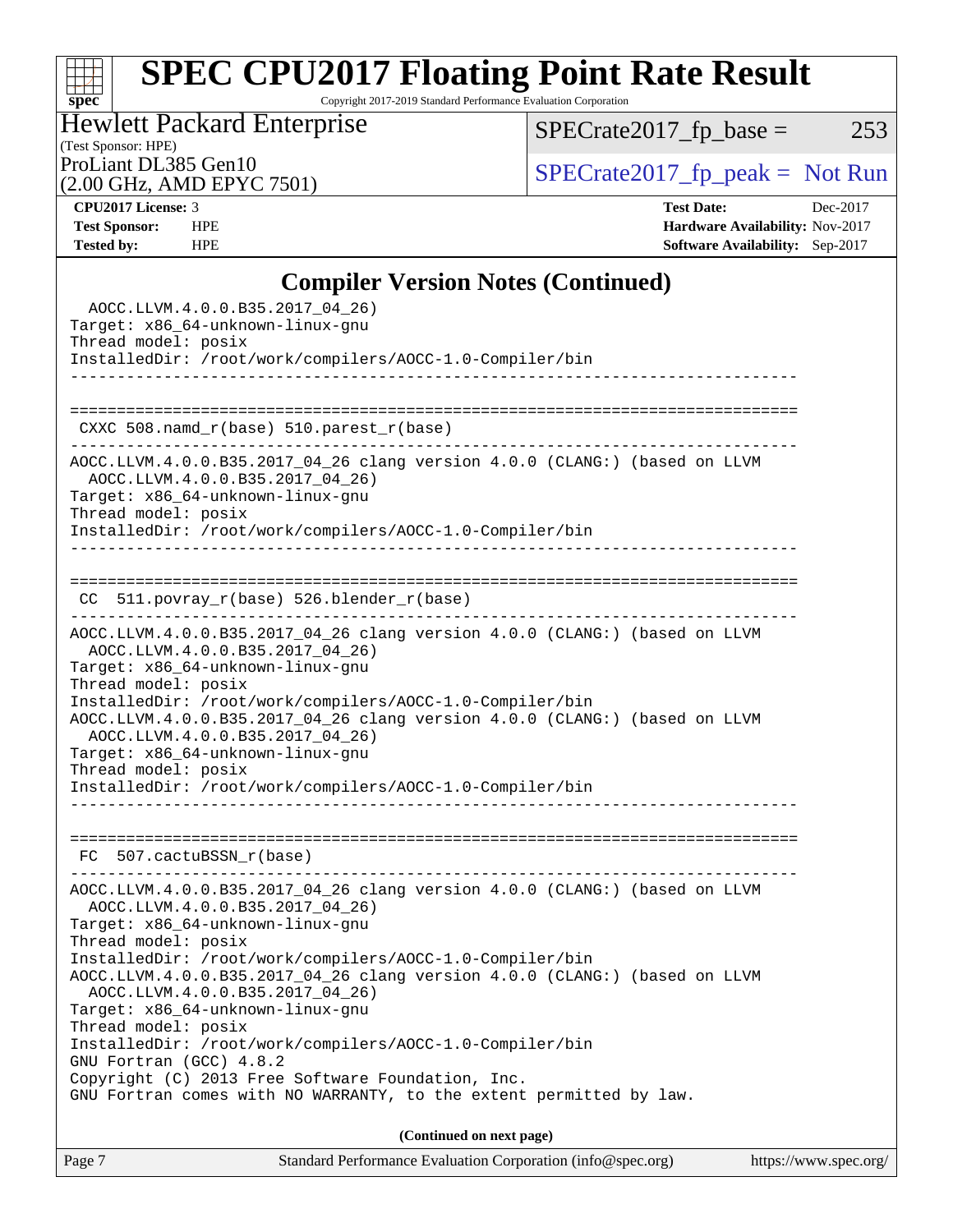Copyright 2017-2019 Standard Performance Evaluation Corporation

### (Test Sponsor: HPE) Hewlett Packard Enterprise

 $SPECTate2017_fp\_base = 253$ 

(2.00 GHz, AMD EPYC 7501)

ProLiant DL385 Gen10  $SPECTR 2017$  Spectrate 2017\_fp\_peak = Not Run

**[spec](http://www.spec.org/)**

 $\pm$ 

**[CPU2017 License:](http://www.spec.org/auto/cpu2017/Docs/result-fields.html#CPU2017License)** 3 **[Test Date:](http://www.spec.org/auto/cpu2017/Docs/result-fields.html#TestDate)** Dec-2017 **[Test Sponsor:](http://www.spec.org/auto/cpu2017/Docs/result-fields.html#TestSponsor)** HPE **[Hardware Availability:](http://www.spec.org/auto/cpu2017/Docs/result-fields.html#HardwareAvailability)** Nov-2017 **[Tested by:](http://www.spec.org/auto/cpu2017/Docs/result-fields.html#Testedby)** HPE **[Software Availability:](http://www.spec.org/auto/cpu2017/Docs/result-fields.html#SoftwareAvailability)** Sep-2017

### **[Compiler Version Notes \(Continued\)](http://www.spec.org/auto/cpu2017/Docs/result-fields.html#CompilerVersionNotes)**

| You may redistribute copies of GNU Fortran<br>under the terms of the GNU General Public License.<br>For more information about these matters, see the file named COPYING                                                                                                                                                                                                                                                                                                                                                                                                |
|-------------------------------------------------------------------------------------------------------------------------------------------------------------------------------------------------------------------------------------------------------------------------------------------------------------------------------------------------------------------------------------------------------------------------------------------------------------------------------------------------------------------------------------------------------------------------|
| FC 503.bwaves $r(base)$ 549.fotonik3d $r(base)$ 554.roms $r(base)$                                                                                                                                                                                                                                                                                                                                                                                                                                                                                                      |
| GNU Fortran (GCC) 4.8.2<br>Copyright (C) 2013 Free Software Foundation, Inc.<br>GNU Fortran comes with NO WARRANTY, to the extent permitted by law.<br>You may redistribute copies of GNU Fortran<br>under the terms of the GNU General Public License.<br>For more information about these matters, see the file named COPYING                                                                                                                                                                                                                                         |
| $CC$ 521.wrf $r(base)$ 527.cam4 $r(base)$                                                                                                                                                                                                                                                                                                                                                                                                                                                                                                                               |
| GNU Fortran (GCC) 4.8.2<br>Copyright (C) 2013 Free Software Foundation, Inc.<br>GNU Fortran comes with NO WARRANTY, to the extent permitted by law.<br>You may redistribute copies of GNU Fortran<br>under the terms of the GNU General Public License.<br>For more information about these matters, see the file named COPYING<br>AOCC.LLVM.4.0.0.B35.2017_04_26 clang version 4.0.0 (CLANG:) (based on LLVM<br>AOCC.LLVM.4.0.0.B35.2017_04_26)<br>Target: x86 64-unknown-linux-gnu<br>Thread model: posix<br>InstalledDir: /root/work/compilers/AOCC-1.0-Compiler/bin |

## **[Base Compiler Invocation](http://www.spec.org/auto/cpu2017/Docs/result-fields.html#BaseCompilerInvocation)**

| C benchmarks: |  |
|---------------|--|
| clanq         |  |
| $\sim$ $\sim$ |  |

[C++ benchmarks:](http://www.spec.org/auto/cpu2017/Docs/result-fields.html#CXXbenchmarks) [clang++](http://www.spec.org/cpu2017/results/res2018q1/cpu2017-20171212-01655.flags.html#user_CXXbase_Fclang3_57a48582e5be507d19b2527b3e7d4f85d9b8669ffc9a8a0dbb9bcf949a918a58bbab411e0c4d14a3922022a3e425a90db94042683824c1806feff4324ca1000d)

[Fortran benchmarks](http://www.spec.org/auto/cpu2017/Docs/result-fields.html#Fortranbenchmarks): [clang](http://www.spec.org/cpu2017/results/res2018q1/cpu2017-20171212-01655.flags.html#user_FCbase_Fclang3) [gfortran](http://www.spec.org/cpu2017/results/res2018q1/cpu2017-20171212-01655.flags.html#user_FCbase_gfortran)

[Benchmarks using both Fortran and C](http://www.spec.org/auto/cpu2017/Docs/result-fields.html#BenchmarksusingbothFortranandC): [clang](http://www.spec.org/cpu2017/results/res2018q1/cpu2017-20171212-01655.flags.html#user_CC_FCbase_Fclang3) [gfortran](http://www.spec.org/cpu2017/results/res2018q1/cpu2017-20171212-01655.flags.html#user_CC_FCbase_gfortran)

**(Continued on next page)**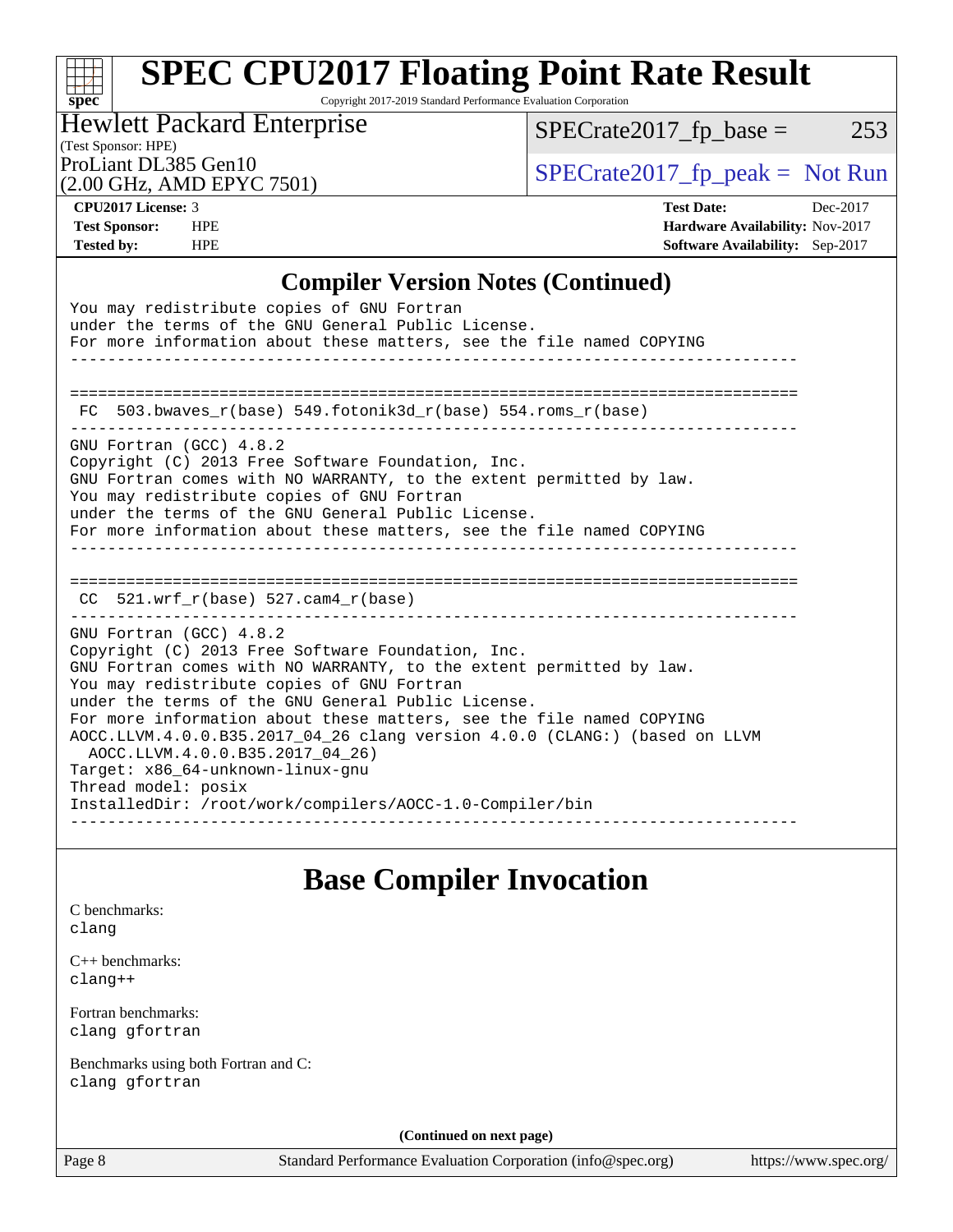Copyright 2017-2019 Standard Performance Evaluation Corporation

### (Test Sponsor: HPE) Hewlett Packard Enterprise ProLiant DL385 Gen10  $SPECTR = 2017$  SPECrate 2017\_fp\_peak = Not Run

 $SPECTate2017<sub>fp</sub> base = 253$ 

(2.00 GHz, AMD EPYC 7501) **[CPU2017 License:](http://www.spec.org/auto/cpu2017/Docs/result-fields.html#CPU2017License)** 3 **[Test Date:](http://www.spec.org/auto/cpu2017/Docs/result-fields.html#TestDate)** Dec-2017

**[spec](http://www.spec.org/)**

**[Test Sponsor:](http://www.spec.org/auto/cpu2017/Docs/result-fields.html#TestSponsor)** HPE **[Hardware Availability:](http://www.spec.org/auto/cpu2017/Docs/result-fields.html#HardwareAvailability)** Nov-2017 **[Tested by:](http://www.spec.org/auto/cpu2017/Docs/result-fields.html#Testedby)** HPE **[Software Availability:](http://www.spec.org/auto/cpu2017/Docs/result-fields.html#SoftwareAvailability)** Sep-2017

## **[Base Compiler Invocation \(Continued\)](http://www.spec.org/auto/cpu2017/Docs/result-fields.html#BaseCompilerInvocation)**

[Benchmarks using both C and C++](http://www.spec.org/auto/cpu2017/Docs/result-fields.html#BenchmarksusingbothCandCXX): [clang++](http://www.spec.org/cpu2017/results/res2018q1/cpu2017-20171212-01655.flags.html#user_CC_CXXbase_Fclang3_57a48582e5be507d19b2527b3e7d4f85d9b8669ffc9a8a0dbb9bcf949a918a58bbab411e0c4d14a3922022a3e425a90db94042683824c1806feff4324ca1000d) [clang](http://www.spec.org/cpu2017/results/res2018q1/cpu2017-20171212-01655.flags.html#user_CC_CXXbase_Fclang3)

[Benchmarks using Fortran, C, and C++:](http://www.spec.org/auto/cpu2017/Docs/result-fields.html#BenchmarksusingFortranCandCXX) [clang++](http://www.spec.org/cpu2017/results/res2018q1/cpu2017-20171212-01655.flags.html#user_CC_CXX_FCbase_Fclang3_57a48582e5be507d19b2527b3e7d4f85d9b8669ffc9a8a0dbb9bcf949a918a58bbab411e0c4d14a3922022a3e425a90db94042683824c1806feff4324ca1000d) [clang](http://www.spec.org/cpu2017/results/res2018q1/cpu2017-20171212-01655.flags.html#user_CC_CXX_FCbase_Fclang3) [gfortran](http://www.spec.org/cpu2017/results/res2018q1/cpu2017-20171212-01655.flags.html#user_CC_CXX_FCbase_gfortran)

**[Base Portability Flags](http://www.spec.org/auto/cpu2017/Docs/result-fields.html#BasePortabilityFlags)**

 503.bwaves\_r: [-DSPEC\\_LP64](http://www.spec.org/cpu2017/results/res2018q1/cpu2017-20171212-01655.flags.html#suite_baseEXTRA_PORTABILITY503_bwaves_r_DSPEC_LP64) 507.cactuBSSN\_r: [-DSPEC\\_LP64](http://www.spec.org/cpu2017/results/res2018q1/cpu2017-20171212-01655.flags.html#suite_baseEXTRA_PORTABILITY507_cactuBSSN_r_DSPEC_LP64) 508.namd\_r: [-DSPEC\\_LP64](http://www.spec.org/cpu2017/results/res2018q1/cpu2017-20171212-01655.flags.html#suite_baseEXTRA_PORTABILITY508_namd_r_DSPEC_LP64) 510.parest\_r: [-DSPEC\\_LP64](http://www.spec.org/cpu2017/results/res2018q1/cpu2017-20171212-01655.flags.html#suite_baseEXTRA_PORTABILITY510_parest_r_DSPEC_LP64) 511.povray\_r: [-DSPEC\\_LP64](http://www.spec.org/cpu2017/results/res2018q1/cpu2017-20171212-01655.flags.html#suite_baseEXTRA_PORTABILITY511_povray_r_DSPEC_LP64) 519.lbm\_r: [-DSPEC\\_LP64](http://www.spec.org/cpu2017/results/res2018q1/cpu2017-20171212-01655.flags.html#suite_baseEXTRA_PORTABILITY519_lbm_r_DSPEC_LP64) 521.wrf\_r: [-DSPEC\\_CASE\\_FLAG](http://www.spec.org/cpu2017/results/res2018q1/cpu2017-20171212-01655.flags.html#b521.wrf_r_baseCPORTABILITY_DSPEC_CASE_FLAG) [-fconvert=big-endian](http://www.spec.org/cpu2017/results/res2018q1/cpu2017-20171212-01655.flags.html#user_baseFPORTABILITY521_wrf_r_F-fconvert:big-endian) [-DSPEC\\_LP64](http://www.spec.org/cpu2017/results/res2018q1/cpu2017-20171212-01655.flags.html#suite_baseEXTRA_PORTABILITY521_wrf_r_DSPEC_LP64) 526.blender\_r: [-funsigned-char](http://www.spec.org/cpu2017/results/res2018q1/cpu2017-20171212-01655.flags.html#user_baseCPORTABILITY526_blender_r_F-funsigned-char) [-D\\_\\_BOOL\\_DEFINED](http://www.spec.org/cpu2017/results/res2018q1/cpu2017-20171212-01655.flags.html#b526.blender_r_baseCXXPORTABILITY_D__BOOL_DEFINED) [-DSPEC\\_LP64](http://www.spec.org/cpu2017/results/res2018q1/cpu2017-20171212-01655.flags.html#suite_baseEXTRA_PORTABILITY526_blender_r_DSPEC_LP64) 527.cam4\_r: [-DSPEC\\_CASE\\_FLAG](http://www.spec.org/cpu2017/results/res2018q1/cpu2017-20171212-01655.flags.html#b527.cam4_r_basePORTABILITY_DSPEC_CASE_FLAG) [-DSPEC\\_LP64](http://www.spec.org/cpu2017/results/res2018q1/cpu2017-20171212-01655.flags.html#suite_baseEXTRA_PORTABILITY527_cam4_r_DSPEC_LP64) 538.imagick\_r: [-DSPEC\\_LP64](http://www.spec.org/cpu2017/results/res2018q1/cpu2017-20171212-01655.flags.html#suite_baseEXTRA_PORTABILITY538_imagick_r_DSPEC_LP64) 544.nab\_r: [-DSPEC\\_LP64](http://www.spec.org/cpu2017/results/res2018q1/cpu2017-20171212-01655.flags.html#suite_baseEXTRA_PORTABILITY544_nab_r_DSPEC_LP64) 549.fotonik3d\_r: [-DSPEC\\_LP64](http://www.spec.org/cpu2017/results/res2018q1/cpu2017-20171212-01655.flags.html#suite_baseEXTRA_PORTABILITY549_fotonik3d_r_DSPEC_LP64) 554.roms\_r: [-DSPEC\\_LP64](http://www.spec.org/cpu2017/results/res2018q1/cpu2017-20171212-01655.flags.html#suite_baseEXTRA_PORTABILITY554_roms_r_DSPEC_LP64)

## **[Base Optimization Flags](http://www.spec.org/auto/cpu2017/Docs/result-fields.html#BaseOptimizationFlags)**

[C benchmarks](http://www.spec.org/auto/cpu2017/Docs/result-fields.html#Cbenchmarks):

[-flto](http://www.spec.org/cpu2017/results/res2018q1/cpu2017-20171212-01655.flags.html#user_CCbase_F-flto) [-Wl,-plugin-opt=](http://www.spec.org/cpu2017/results/res2018q1/cpu2017-20171212-01655.flags.html#user_CCbase_F-Wl_e2cfa9303fa7177fc979b6ea3ac112b25cc1d9a704f985e64d2c1147a9a124d595124def755438d557d7af0b063540ac9f0d182cc4ce48e282e58f3688f96e17) [-merge-constant](http://www.spec.org/cpu2017/results/res2018q1/cpu2017-20171212-01655.flags.html#user_CCbase_F-merge-constant_bdb3ec75d21d5cf0ab1961ebe7105d0ea3b0c6d89a312cf7efc1d107e6c56c92c36b5d564d0702d1e2526f6b92f188b4413eb5a54b1f9e4a41f5a9bfc0233b92) [-Wl,-plugin-opt=-lsr-in-nested-loop](http://www.spec.org/cpu2017/results/res2018q1/cpu2017-20171212-01655.flags.html#user_CCbase_F-Wl_1cff93fd95162f5e77640b5271e8bed680fb62b4a8d96fb8ab217ff3244646f1fbb342e31af83c263403bbf5249c7dc7732d5c86c3eab4cc8d32dcb7a6f33ca0) [-disable-vect-cmp](http://www.spec.org/cpu2017/results/res2018q1/cpu2017-20171212-01655.flags.html#user_CCbase_F-disable-vect-cmp) [-O3](http://www.spec.org/cpu2017/results/res2018q1/cpu2017-20171212-01655.flags.html#user_CCbase_F-O3) [-ffast-math](http://www.spec.org/cpu2017/results/res2018q1/cpu2017-20171212-01655.flags.html#user_CCbase_F-ffast-math) [-march=znver1](http://www.spec.org/cpu2017/results/res2018q1/cpu2017-20171212-01655.flags.html#user_CCbase_march_082ab2c5e8f99f69c47c63adfdc26f9617958cc68d0b5dbfb7aa6935cde4c91d5d9c2fdc24e6781fa8a0299196f2f4ca8e995f825d797de797910507b4251bb3) [-fstruct-layout=2](http://www.spec.org/cpu2017/results/res2018q1/cpu2017-20171212-01655.flags.html#user_CCbase_F-fstruct-layout_a05ec02e17cdf7fe0c3950a6b005251b2b1e5e67af2b5298cf72714730c3d59ba290e75546b10aa22dac074c15ceaca36ae22c62cb51bcb2fbdc9dc4e7e222c4) [-mllvm](http://www.spec.org/cpu2017/results/res2018q1/cpu2017-20171212-01655.flags.html#user_CCbase_F-mllvm_76e3f86ef8d8cc4dfa84cec42d531db351fee284f72cd5d644b5bdbef9c2604296512be6a431d9e19d0523544399ea9dd745afc2fff755a0705d428460dc659e) [-unroll-threshold=100](http://www.spec.org/cpu2017/results/res2018q1/cpu2017-20171212-01655.flags.html#user_CCbase_F-unroll-threshold) [-fremap-arrays](http://www.spec.org/cpu2017/results/res2018q1/cpu2017-20171212-01655.flags.html#user_CCbase_F-fremap-arrays) [-mno-avx2](http://www.spec.org/cpu2017/results/res2018q1/cpu2017-20171212-01655.flags.html#user_CCbase_F-mno-avx2) [-inline-threshold=1000](http://www.spec.org/cpu2017/results/res2018q1/cpu2017-20171212-01655.flags.html#user_CCbase_F-inline-threshold_1daf3e0321a7a0c1ea19068c818f3f119b1e5dfc986cc791557791f4b93536c1546ba0c8585f62303269f504aa232e0ca278e8489928152e32e0752215741730) [-z muldefs](http://www.spec.org/cpu2017/results/res2018q1/cpu2017-20171212-01655.flags.html#user_CCbase_zmuldefs) [-ljemalloc](http://www.spec.org/cpu2017/results/res2018q1/cpu2017-20171212-01655.flags.html#user_CCbase_F-ljemalloc)

[C++ benchmarks:](http://www.spec.org/auto/cpu2017/Docs/result-fields.html#CXXbenchmarks)

[-flto](http://www.spec.org/cpu2017/results/res2018q1/cpu2017-20171212-01655.flags.html#user_CXXbase_F-flto) [-Wl,-plugin-opt=](http://www.spec.org/cpu2017/results/res2018q1/cpu2017-20171212-01655.flags.html#user_CXXbase_F-Wl_e2cfa9303fa7177fc979b6ea3ac112b25cc1d9a704f985e64d2c1147a9a124d595124def755438d557d7af0b063540ac9f0d182cc4ce48e282e58f3688f96e17) [-merge-constant](http://www.spec.org/cpu2017/results/res2018q1/cpu2017-20171212-01655.flags.html#user_CXXbase_F-merge-constant_bdb3ec75d21d5cf0ab1961ebe7105d0ea3b0c6d89a312cf7efc1d107e6c56c92c36b5d564d0702d1e2526f6b92f188b4413eb5a54b1f9e4a41f5a9bfc0233b92) [-Wl,-plugin-opt=-lsr-in-nested-loop](http://www.spec.org/cpu2017/results/res2018q1/cpu2017-20171212-01655.flags.html#user_CXXbase_F-Wl_1cff93fd95162f5e77640b5271e8bed680fb62b4a8d96fb8ab217ff3244646f1fbb342e31af83c263403bbf5249c7dc7732d5c86c3eab4cc8d32dcb7a6f33ca0) [-disable-vect-cmp](http://www.spec.org/cpu2017/results/res2018q1/cpu2017-20171212-01655.flags.html#user_CXXbase_F-disable-vect-cmp) [-O3](http://www.spec.org/cpu2017/results/res2018q1/cpu2017-20171212-01655.flags.html#user_CXXbase_F-O3) [-march=znver1](http://www.spec.org/cpu2017/results/res2018q1/cpu2017-20171212-01655.flags.html#user_CXXbase_march_082ab2c5e8f99f69c47c63adfdc26f9617958cc68d0b5dbfb7aa6935cde4c91d5d9c2fdc24e6781fa8a0299196f2f4ca8e995f825d797de797910507b4251bb3) [-mllvm](http://www.spec.org/cpu2017/results/res2018q1/cpu2017-20171212-01655.flags.html#user_CXXbase_F-mllvm_76e3f86ef8d8cc4dfa84cec42d531db351fee284f72cd5d644b5bdbef9c2604296512be6a431d9e19d0523544399ea9dd745afc2fff755a0705d428460dc659e) [-unroll-threshold=100](http://www.spec.org/cpu2017/results/res2018q1/cpu2017-20171212-01655.flags.html#user_CXXbase_F-unroll-threshold) [-finline-aggressive](http://www.spec.org/cpu2017/results/res2018q1/cpu2017-20171212-01655.flags.html#user_CXXbase_F-finline-aggressive) [-fremap-arrays](http://www.spec.org/cpu2017/results/res2018q1/cpu2017-20171212-01655.flags.html#user_CXXbase_F-fremap-arrays) [-inline-threshold=1000](http://www.spec.org/cpu2017/results/res2018q1/cpu2017-20171212-01655.flags.html#user_CXXbase_F-inline-threshold_1daf3e0321a7a0c1ea19068c818f3f119b1e5dfc986cc791557791f4b93536c1546ba0c8585f62303269f504aa232e0ca278e8489928152e32e0752215741730) [-z muldefs](http://www.spec.org/cpu2017/results/res2018q1/cpu2017-20171212-01655.flags.html#user_CXXbase_zmuldefs) [-ljemalloc](http://www.spec.org/cpu2017/results/res2018q1/cpu2017-20171212-01655.flags.html#user_CXXbase_F-ljemalloc)

[Fortran benchmarks](http://www.spec.org/auto/cpu2017/Docs/result-fields.html#Fortranbenchmarks):

[-flto](http://www.spec.org/cpu2017/results/res2018q1/cpu2017-20171212-01655.flags.html#user_FCbase_F-flto) [-Wl,-plugin-opt=](http://www.spec.org/cpu2017/results/res2018q1/cpu2017-20171212-01655.flags.html#user_FCbase_F-Wl_e2cfa9303fa7177fc979b6ea3ac112b25cc1d9a704f985e64d2c1147a9a124d595124def755438d557d7af0b063540ac9f0d182cc4ce48e282e58f3688f96e17) [-merge-constant](http://www.spec.org/cpu2017/results/res2018q1/cpu2017-20171212-01655.flags.html#user_FCbase_F-merge-constant_bdb3ec75d21d5cf0ab1961ebe7105d0ea3b0c6d89a312cf7efc1d107e6c56c92c36b5d564d0702d1e2526f6b92f188b4413eb5a54b1f9e4a41f5a9bfc0233b92) [-Wl,-plugin-opt=-lsr-in-nested-loop](http://www.spec.org/cpu2017/results/res2018q1/cpu2017-20171212-01655.flags.html#user_FCbase_F-Wl_1cff93fd95162f5e77640b5271e8bed680fb62b4a8d96fb8ab217ff3244646f1fbb342e31af83c263403bbf5249c7dc7732d5c86c3eab4cc8d32dcb7a6f33ca0) [-disable-vect-cmp](http://www.spec.org/cpu2017/results/res2018q1/cpu2017-20171212-01655.flags.html#user_FCbase_F-disable-vect-cmp) [-O3](http://www.spec.org/cpu2017/results/res2018q1/cpu2017-20171212-01655.flags.html#user_FCbase_Olevel-gcc_2a8c613e11e2962ae78d693398304d6f1c12fa10320380cff05dd109643c60bb04214353a55f02d8022371d19f6dd940085da69c3a4516b2b7029e64f867e782)(gfortran) [-O3](http://www.spec.org/cpu2017/results/res2018q1/cpu2017-20171212-01655.flags.html#user_FCbase_F-O3)(clang) [-mavx](http://www.spec.org/cpu2017/results/res2018q1/cpu2017-20171212-01655.flags.html#user_FCbase_F-mavx) [-madx](http://www.spec.org/cpu2017/results/res2018q1/cpu2017-20171212-01655.flags.html#user_FCbase_F-madx) [-funroll-loops](http://www.spec.org/cpu2017/results/res2018q1/cpu2017-20171212-01655.flags.html#user_FCbase_F-funroll-loops) [-ffast-math](http://www.spec.org/cpu2017/results/res2018q1/cpu2017-20171212-01655.flags.html#user_FCbase_F-ffast-math) [-z muldefs](http://www.spec.org/cpu2017/results/res2018q1/cpu2017-20171212-01655.flags.html#user_FCbase_zmuldefs) [-fplugin=dragonegg.so](http://www.spec.org/cpu2017/results/res2018q1/cpu2017-20171212-01655.flags.html#user_FCbase_fplugin_58c2a63f89003737c9fd803d0c3796dc72d5241339c21541e40b94820d6cd0cfe16967716335872d62513842fcd74342ff6b09f66685f00172b97f92c3a7df41) [-fplugin-arg-dragonegg-llvm-option="-merge-constant](http://www.spec.org/cpu2017/results/res2018q1/cpu2017-20171212-01655.flags.html#user_FCbase_F-fplugin-arg-dragonegg-llvm-option_2c2b42da402f5ce12c9400df40907135700f5e616ca8020360a050fb3470fbc722460411e768b26aabceda8cc86abb5adeb37be6db72f976961b6ba501bc7ca5) [-disable-vect-cmp"](http://www.spec.org/cpu2017/results/res2018q1/cpu2017-20171212-01655.flags.html#user_FCbase_F-dragonegg-llvm-disable-vect-cmp_6cf351a29613b68bfdbd040d3e22ab0ce250093fe1c4f1b0b3e19cc513bf9fe59893782c14402abfbebd018ed2d47d139a1a3c59a802b3eac454540228820b23)

**(Continued on next page)**

|  | Page | Standard Performance Evaluation Corporation (info@spec.org) | https://www.spec.org/ |
|--|------|-------------------------------------------------------------|-----------------------|
|--|------|-------------------------------------------------------------|-----------------------|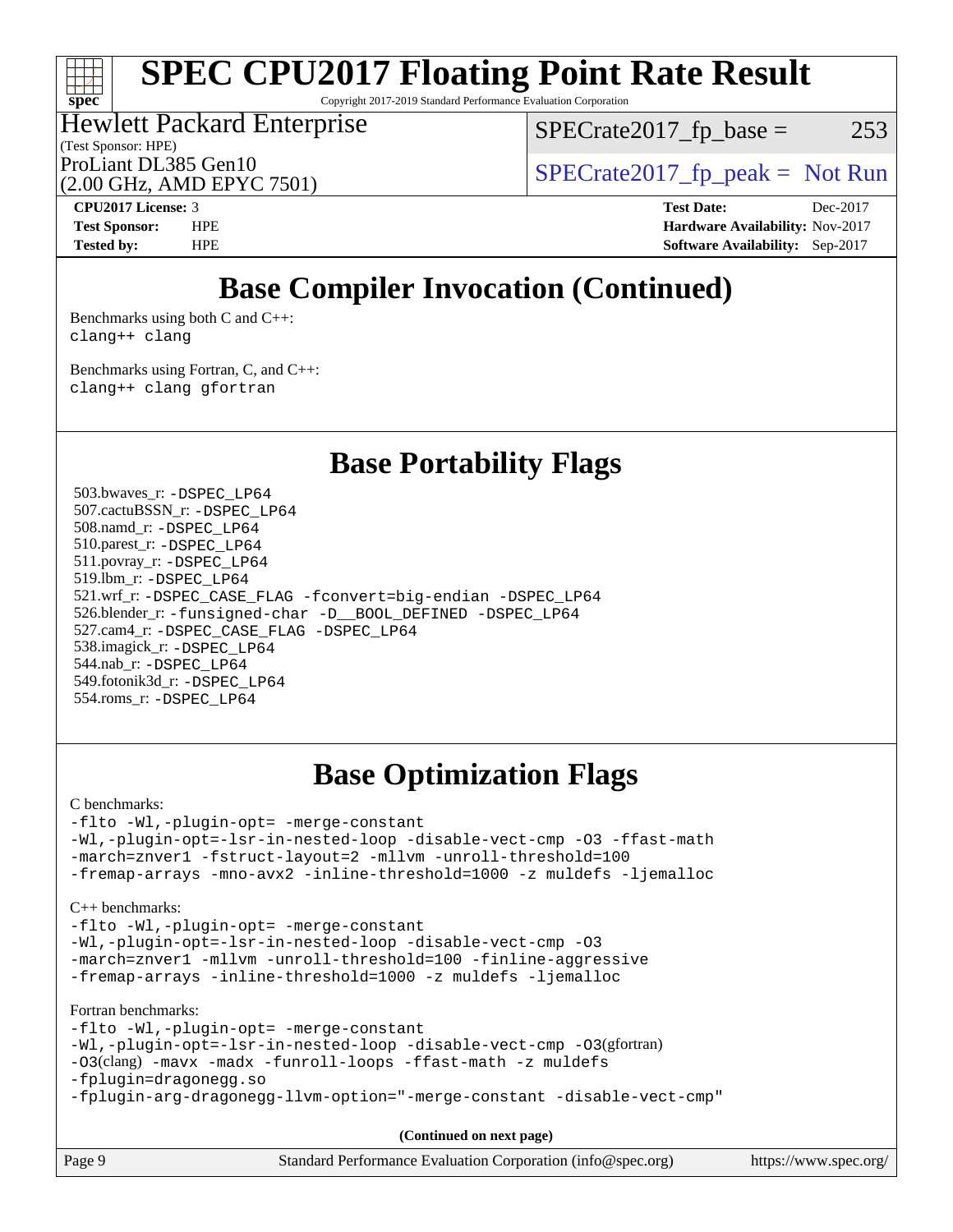Copyright 2017-2019 Standard Performance Evaluation Corporation

(Test Sponsor: HPE) Hewlett Packard Enterprise

 $SPECTate2017<sub>fp</sub> base = 253$ 

(2.00 GHz, AMD EPYC 7501)

ProLiant DL385 Gen10  $SPECTA = 2017$  SPECrate 2017\_fp\_peak = Not Run

**[spec](http://www.spec.org/)**

 $\pm r$ 

**[CPU2017 License:](http://www.spec.org/auto/cpu2017/Docs/result-fields.html#CPU2017License)** 3 **[Test Date:](http://www.spec.org/auto/cpu2017/Docs/result-fields.html#TestDate)** Dec-2017 **[Test Sponsor:](http://www.spec.org/auto/cpu2017/Docs/result-fields.html#TestSponsor)** HPE **[Hardware Availability:](http://www.spec.org/auto/cpu2017/Docs/result-fields.html#HardwareAvailability)** Nov-2017 **[Tested by:](http://www.spec.org/auto/cpu2017/Docs/result-fields.html#Testedby)** HPE **[Software Availability:](http://www.spec.org/auto/cpu2017/Docs/result-fields.html#SoftwareAvailability)** Sep-2017

## **[Base Optimization Flags \(Continued\)](http://www.spec.org/auto/cpu2017/Docs/result-fields.html#BaseOptimizationFlags)**

[Fortran benchmarks](http://www.spec.org/auto/cpu2017/Docs/result-fields.html#Fortranbenchmarks) (continued): [-ljemalloc](http://www.spec.org/cpu2017/results/res2018q1/cpu2017-20171212-01655.flags.html#user_FCbase_F-ljemalloc) [-lgfortran](http://www.spec.org/cpu2017/results/res2018q1/cpu2017-20171212-01655.flags.html#user_FCbase_F-lgfortran_aee53aa7918ae35ea4e5035d616421204ae8a638c05873868b1aa8743e73ef3f738c1d9cddaea8bce7f96e18015ec2f72d6588008f90a113075c46bd34a5e3c3) [-lamdlibm](http://www.spec.org/cpu2017/results/res2018q1/cpu2017-20171212-01655.flags.html#user_FCbase_F-lamdlibm_1db3d84841b8a1b4efe9441895380ccb52ec69ae4c885fce609f880d1f58d8b3c2693ad984247faf1d5c0b0abc492f2987ed2911d4dbfc830003ff87fe5a2273)  [Benchmarks using both Fortran and C](http://www.spec.org/auto/cpu2017/Docs/result-fields.html#BenchmarksusingbothFortranandC): [-flto](http://www.spec.org/cpu2017/results/res2018q1/cpu2017-20171212-01655.flags.html#user_CC_FCbase_F-flto) [-Wl,-plugin-opt=](http://www.spec.org/cpu2017/results/res2018q1/cpu2017-20171212-01655.flags.html#user_CC_FCbase_F-Wl_e2cfa9303fa7177fc979b6ea3ac112b25cc1d9a704f985e64d2c1147a9a124d595124def755438d557d7af0b063540ac9f0d182cc4ce48e282e58f3688f96e17) [-merge-constant](http://www.spec.org/cpu2017/results/res2018q1/cpu2017-20171212-01655.flags.html#user_CC_FCbase_F-merge-constant_bdb3ec75d21d5cf0ab1961ebe7105d0ea3b0c6d89a312cf7efc1d107e6c56c92c36b5d564d0702d1e2526f6b92f188b4413eb5a54b1f9e4a41f5a9bfc0233b92) [-Wl,-plugin-opt=-lsr-in-nested-loop](http://www.spec.org/cpu2017/results/res2018q1/cpu2017-20171212-01655.flags.html#user_CC_FCbase_F-Wl_1cff93fd95162f5e77640b5271e8bed680fb62b4a8d96fb8ab217ff3244646f1fbb342e31af83c263403bbf5249c7dc7732d5c86c3eab4cc8d32dcb7a6f33ca0) [-disable-vect-cmp](http://www.spec.org/cpu2017/results/res2018q1/cpu2017-20171212-01655.flags.html#user_CC_FCbase_F-disable-vect-cmp) [-O3](http://www.spec.org/cpu2017/results/res2018q1/cpu2017-20171212-01655.flags.html#user_CC_FCbase_F-O3)(clang) [-ffast-math](http://www.spec.org/cpu2017/results/res2018q1/cpu2017-20171212-01655.flags.html#user_CC_FCbase_F-ffast-math) [-march=znver1](http://www.spec.org/cpu2017/results/res2018q1/cpu2017-20171212-01655.flags.html#user_CC_FCbase_march_082ab2c5e8f99f69c47c63adfdc26f9617958cc68d0b5dbfb7aa6935cde4c91d5d9c2fdc24e6781fa8a0299196f2f4ca8e995f825d797de797910507b4251bb3) [-fstruct-layout=2](http://www.spec.org/cpu2017/results/res2018q1/cpu2017-20171212-01655.flags.html#user_CC_FCbase_F-fstruct-layout_a05ec02e17cdf7fe0c3950a6b005251b2b1e5e67af2b5298cf72714730c3d59ba290e75546b10aa22dac074c15ceaca36ae22c62cb51bcb2fbdc9dc4e7e222c4) [-mllvm](http://www.spec.org/cpu2017/results/res2018q1/cpu2017-20171212-01655.flags.html#user_CC_FCbase_F-mllvm_76e3f86ef8d8cc4dfa84cec42d531db351fee284f72cd5d644b5bdbef9c2604296512be6a431d9e19d0523544399ea9dd745afc2fff755a0705d428460dc659e) [-unroll-threshold=100](http://www.spec.org/cpu2017/results/res2018q1/cpu2017-20171212-01655.flags.html#user_CC_FCbase_F-unroll-threshold) [-fremap-arrays](http://www.spec.org/cpu2017/results/res2018q1/cpu2017-20171212-01655.flags.html#user_CC_FCbase_F-fremap-arrays) [-mno-avx2](http://www.spec.org/cpu2017/results/res2018q1/cpu2017-20171212-01655.flags.html#user_CC_FCbase_F-mno-avx2) [-inline-threshold=1000](http://www.spec.org/cpu2017/results/res2018q1/cpu2017-20171212-01655.flags.html#user_CC_FCbase_F-inline-threshold_1daf3e0321a7a0c1ea19068c818f3f119b1e5dfc986cc791557791f4b93536c1546ba0c8585f62303269f504aa232e0ca278e8489928152e32e0752215741730) [-O3](http://www.spec.org/cpu2017/results/res2018q1/cpu2017-20171212-01655.flags.html#user_CC_FCbase_Olevel-gcc_2a8c613e11e2962ae78d693398304d6f1c12fa10320380cff05dd109643c60bb04214353a55f02d8022371d19f6dd940085da69c3a4516b2b7029e64f867e782)(gfortran) [-mavx](http://www.spec.org/cpu2017/results/res2018q1/cpu2017-20171212-01655.flags.html#user_CC_FCbase_F-mavx) [-madx](http://www.spec.org/cpu2017/results/res2018q1/cpu2017-20171212-01655.flags.html#user_CC_FCbase_F-madx) [-funroll-loops](http://www.spec.org/cpu2017/results/res2018q1/cpu2017-20171212-01655.flags.html#user_CC_FCbase_F-funroll-loops) [-z muldefs](http://www.spec.org/cpu2017/results/res2018q1/cpu2017-20171212-01655.flags.html#user_CC_FCbase_zmuldefs) [-fplugin=dragonegg.so](http://www.spec.org/cpu2017/results/res2018q1/cpu2017-20171212-01655.flags.html#user_CC_FCbase_fplugin_58c2a63f89003737c9fd803d0c3796dc72d5241339c21541e40b94820d6cd0cfe16967716335872d62513842fcd74342ff6b09f66685f00172b97f92c3a7df41) [-fplugin-arg-dragonegg-llvm-option="-merge-constant](http://www.spec.org/cpu2017/results/res2018q1/cpu2017-20171212-01655.flags.html#user_CC_FCbase_F-fplugin-arg-dragonegg-llvm-option_2c2b42da402f5ce12c9400df40907135700f5e616ca8020360a050fb3470fbc722460411e768b26aabceda8cc86abb5adeb37be6db72f976961b6ba501bc7ca5) [-disable-vect-cmp"](http://www.spec.org/cpu2017/results/res2018q1/cpu2017-20171212-01655.flags.html#user_CC_FCbase_F-dragonegg-llvm-disable-vect-cmp_6cf351a29613b68bfdbd040d3e22ab0ce250093fe1c4f1b0b3e19cc513bf9fe59893782c14402abfbebd018ed2d47d139a1a3c59a802b3eac454540228820b23) [-ljemalloc](http://www.spec.org/cpu2017/results/res2018q1/cpu2017-20171212-01655.flags.html#user_CC_FCbase_F-ljemalloc) [-lgfortran](http://www.spec.org/cpu2017/results/res2018q1/cpu2017-20171212-01655.flags.html#user_CC_FCbase_F-lgfortran_aee53aa7918ae35ea4e5035d616421204ae8a638c05873868b1aa8743e73ef3f738c1d9cddaea8bce7f96e18015ec2f72d6588008f90a113075c46bd34a5e3c3) [-lamdlibm](http://www.spec.org/cpu2017/results/res2018q1/cpu2017-20171212-01655.flags.html#user_CC_FCbase_F-lamdlibm_1db3d84841b8a1b4efe9441895380ccb52ec69ae4c885fce609f880d1f58d8b3c2693ad984247faf1d5c0b0abc492f2987ed2911d4dbfc830003ff87fe5a2273)  [Benchmarks using both C and C++](http://www.spec.org/auto/cpu2017/Docs/result-fields.html#BenchmarksusingbothCandCXX): [-flto](http://www.spec.org/cpu2017/results/res2018q1/cpu2017-20171212-01655.flags.html#user_CC_CXXbase_F-flto) [-Wl,-plugin-opt=](http://www.spec.org/cpu2017/results/res2018q1/cpu2017-20171212-01655.flags.html#user_CC_CXXbase_F-Wl_e2cfa9303fa7177fc979b6ea3ac112b25cc1d9a704f985e64d2c1147a9a124d595124def755438d557d7af0b063540ac9f0d182cc4ce48e282e58f3688f96e17) [-merge-constant](http://www.spec.org/cpu2017/results/res2018q1/cpu2017-20171212-01655.flags.html#user_CC_CXXbase_F-merge-constant_bdb3ec75d21d5cf0ab1961ebe7105d0ea3b0c6d89a312cf7efc1d107e6c56c92c36b5d564d0702d1e2526f6b92f188b4413eb5a54b1f9e4a41f5a9bfc0233b92) [-Wl,-plugin-opt=-lsr-in-nested-loop](http://www.spec.org/cpu2017/results/res2018q1/cpu2017-20171212-01655.flags.html#user_CC_CXXbase_F-Wl_1cff93fd95162f5e77640b5271e8bed680fb62b4a8d96fb8ab217ff3244646f1fbb342e31af83c263403bbf5249c7dc7732d5c86c3eab4cc8d32dcb7a6f33ca0) [-disable-vect-cmp](http://www.spec.org/cpu2017/results/res2018q1/cpu2017-20171212-01655.flags.html#user_CC_CXXbase_F-disable-vect-cmp) [-O3](http://www.spec.org/cpu2017/results/res2018q1/cpu2017-20171212-01655.flags.html#user_CC_CXXbase_F-O3) [-ffast-math](http://www.spec.org/cpu2017/results/res2018q1/cpu2017-20171212-01655.flags.html#user_CC_CXXbase_F-ffast-math) [-march=znver1](http://www.spec.org/cpu2017/results/res2018q1/cpu2017-20171212-01655.flags.html#user_CC_CXXbase_march_082ab2c5e8f99f69c47c63adfdc26f9617958cc68d0b5dbfb7aa6935cde4c91d5d9c2fdc24e6781fa8a0299196f2f4ca8e995f825d797de797910507b4251bb3) [-fstruct-layout=2](http://www.spec.org/cpu2017/results/res2018q1/cpu2017-20171212-01655.flags.html#user_CC_CXXbase_F-fstruct-layout_a05ec02e17cdf7fe0c3950a6b005251b2b1e5e67af2b5298cf72714730c3d59ba290e75546b10aa22dac074c15ceaca36ae22c62cb51bcb2fbdc9dc4e7e222c4) [-mllvm](http://www.spec.org/cpu2017/results/res2018q1/cpu2017-20171212-01655.flags.html#user_CC_CXXbase_F-mllvm_76e3f86ef8d8cc4dfa84cec42d531db351fee284f72cd5d644b5bdbef9c2604296512be6a431d9e19d0523544399ea9dd745afc2fff755a0705d428460dc659e) [-unroll-threshold=100](http://www.spec.org/cpu2017/results/res2018q1/cpu2017-20171212-01655.flags.html#user_CC_CXXbase_F-unroll-threshold) [-fremap-arrays](http://www.spec.org/cpu2017/results/res2018q1/cpu2017-20171212-01655.flags.html#user_CC_CXXbase_F-fremap-arrays) [-mno-avx2](http://www.spec.org/cpu2017/results/res2018q1/cpu2017-20171212-01655.flags.html#user_CC_CXXbase_F-mno-avx2) [-inline-threshold=1000](http://www.spec.org/cpu2017/results/res2018q1/cpu2017-20171212-01655.flags.html#user_CC_CXXbase_F-inline-threshold_1daf3e0321a7a0c1ea19068c818f3f119b1e5dfc986cc791557791f4b93536c1546ba0c8585f62303269f504aa232e0ca278e8489928152e32e0752215741730) [-finline-aggressive](http://www.spec.org/cpu2017/results/res2018q1/cpu2017-20171212-01655.flags.html#user_CC_CXXbase_F-finline-aggressive) [-z muldefs](http://www.spec.org/cpu2017/results/res2018q1/cpu2017-20171212-01655.flags.html#user_CC_CXXbase_zmuldefs) [-ljemalloc](http://www.spec.org/cpu2017/results/res2018q1/cpu2017-20171212-01655.flags.html#user_CC_CXXbase_F-ljemalloc) [Benchmarks using Fortran, C, and C++:](http://www.spec.org/auto/cpu2017/Docs/result-fields.html#BenchmarksusingFortranCandCXX) [-flto](http://www.spec.org/cpu2017/results/res2018q1/cpu2017-20171212-01655.flags.html#user_CC_CXX_FCbase_F-flto) [-Wl,-plugin-opt=](http://www.spec.org/cpu2017/results/res2018q1/cpu2017-20171212-01655.flags.html#user_CC_CXX_FCbase_F-Wl_e2cfa9303fa7177fc979b6ea3ac112b25cc1d9a704f985e64d2c1147a9a124d595124def755438d557d7af0b063540ac9f0d182cc4ce48e282e58f3688f96e17) [-merge-constant](http://www.spec.org/cpu2017/results/res2018q1/cpu2017-20171212-01655.flags.html#user_CC_CXX_FCbase_F-merge-constant_bdb3ec75d21d5cf0ab1961ebe7105d0ea3b0c6d89a312cf7efc1d107e6c56c92c36b5d564d0702d1e2526f6b92f188b4413eb5a54b1f9e4a41f5a9bfc0233b92) [-Wl,-plugin-opt=-lsr-in-nested-loop](http://www.spec.org/cpu2017/results/res2018q1/cpu2017-20171212-01655.flags.html#user_CC_CXX_FCbase_F-Wl_1cff93fd95162f5e77640b5271e8bed680fb62b4a8d96fb8ab217ff3244646f1fbb342e31af83c263403bbf5249c7dc7732d5c86c3eab4cc8d32dcb7a6f33ca0) [-disable-vect-cmp](http://www.spec.org/cpu2017/results/res2018q1/cpu2017-20171212-01655.flags.html#user_CC_CXX_FCbase_F-disable-vect-cmp) [-O3](http://www.spec.org/cpu2017/results/res2018q1/cpu2017-20171212-01655.flags.html#user_CC_CXX_FCbase_F-O3)(clang) [-ffast-math](http://www.spec.org/cpu2017/results/res2018q1/cpu2017-20171212-01655.flags.html#user_CC_CXX_FCbase_F-ffast-math) [-march=znver1](http://www.spec.org/cpu2017/results/res2018q1/cpu2017-20171212-01655.flags.html#user_CC_CXX_FCbase_march_082ab2c5e8f99f69c47c63adfdc26f9617958cc68d0b5dbfb7aa6935cde4c91d5d9c2fdc24e6781fa8a0299196f2f4ca8e995f825d797de797910507b4251bb3) [-fstruct-layout=2](http://www.spec.org/cpu2017/results/res2018q1/cpu2017-20171212-01655.flags.html#user_CC_CXX_FCbase_F-fstruct-layout_a05ec02e17cdf7fe0c3950a6b005251b2b1e5e67af2b5298cf72714730c3d59ba290e75546b10aa22dac074c15ceaca36ae22c62cb51bcb2fbdc9dc4e7e222c4) [-mllvm](http://www.spec.org/cpu2017/results/res2018q1/cpu2017-20171212-01655.flags.html#user_CC_CXX_FCbase_F-mllvm_76e3f86ef8d8cc4dfa84cec42d531db351fee284f72cd5d644b5bdbef9c2604296512be6a431d9e19d0523544399ea9dd745afc2fff755a0705d428460dc659e) [-unroll-threshold=100](http://www.spec.org/cpu2017/results/res2018q1/cpu2017-20171212-01655.flags.html#user_CC_CXX_FCbase_F-unroll-threshold) [-fremap-arrays](http://www.spec.org/cpu2017/results/res2018q1/cpu2017-20171212-01655.flags.html#user_CC_CXX_FCbase_F-fremap-arrays) [-mno-avx2](http://www.spec.org/cpu2017/results/res2018q1/cpu2017-20171212-01655.flags.html#user_CC_CXX_FCbase_F-mno-avx2) [-inline-threshold=1000](http://www.spec.org/cpu2017/results/res2018q1/cpu2017-20171212-01655.flags.html#user_CC_CXX_FCbase_F-inline-threshold_1daf3e0321a7a0c1ea19068c818f3f119b1e5dfc986cc791557791f4b93536c1546ba0c8585f62303269f504aa232e0ca278e8489928152e32e0752215741730) [-finline-aggressive](http://www.spec.org/cpu2017/results/res2018q1/cpu2017-20171212-01655.flags.html#user_CC_CXX_FCbase_F-finline-aggressive) [-O3](http://www.spec.org/cpu2017/results/res2018q1/cpu2017-20171212-01655.flags.html#user_CC_CXX_FCbase_Olevel-gcc_2a8c613e11e2962ae78d693398304d6f1c12fa10320380cff05dd109643c60bb04214353a55f02d8022371d19f6dd940085da69c3a4516b2b7029e64f867e782)(gfortran) [-mavx](http://www.spec.org/cpu2017/results/res2018q1/cpu2017-20171212-01655.flags.html#user_CC_CXX_FCbase_F-mavx) [-madx](http://www.spec.org/cpu2017/results/res2018q1/cpu2017-20171212-01655.flags.html#user_CC_CXX_FCbase_F-madx) [-funroll-loops](http://www.spec.org/cpu2017/results/res2018q1/cpu2017-20171212-01655.flags.html#user_CC_CXX_FCbase_F-funroll-loops) [-z muldefs](http://www.spec.org/cpu2017/results/res2018q1/cpu2017-20171212-01655.flags.html#user_CC_CXX_FCbase_zmuldefs) [-fplugin=dragonegg.so](http://www.spec.org/cpu2017/results/res2018q1/cpu2017-20171212-01655.flags.html#user_CC_CXX_FCbase_fplugin_58c2a63f89003737c9fd803d0c3796dc72d5241339c21541e40b94820d6cd0cfe16967716335872d62513842fcd74342ff6b09f66685f00172b97f92c3a7df41) [-fplugin-arg-dragonegg-llvm-option="-merge-constant](http://www.spec.org/cpu2017/results/res2018q1/cpu2017-20171212-01655.flags.html#user_CC_CXX_FCbase_F-fplugin-arg-dragonegg-llvm-option_2c2b42da402f5ce12c9400df40907135700f5e616ca8020360a050fb3470fbc722460411e768b26aabceda8cc86abb5adeb37be6db72f976961b6ba501bc7ca5) [-disable-vect-cmp"](http://www.spec.org/cpu2017/results/res2018q1/cpu2017-20171212-01655.flags.html#user_CC_CXX_FCbase_F-dragonegg-llvm-disable-vect-cmp_6cf351a29613b68bfdbd040d3e22ab0ce250093fe1c4f1b0b3e19cc513bf9fe59893782c14402abfbebd018ed2d47d139a1a3c59a802b3eac454540228820b23) [-ljemalloc](http://www.spec.org/cpu2017/results/res2018q1/cpu2017-20171212-01655.flags.html#user_CC_CXX_FCbase_F-ljemalloc) The flags files that were used to format this result can be browsed at <http://www.spec.org/cpu2017/flags/gcc.2017-11-20.html> <http://www.spec.org/cpu2017/flags/aocc100-flags-revC-I.html> <http://www.spec.org/cpu2017/flags/HPE-Platform-Flags-AMD-V1.2-EPYC-revD.html> You can also download the XML flags sources by saving the following links: <http://www.spec.org/cpu2017/flags/gcc.2017-11-20.xml> <http://www.spec.org/cpu2017/flags/aocc100-flags-revC-I.xml> <http://www.spec.org/cpu2017/flags/HPE-Platform-Flags-AMD-V1.2-EPYC-revD.xml>